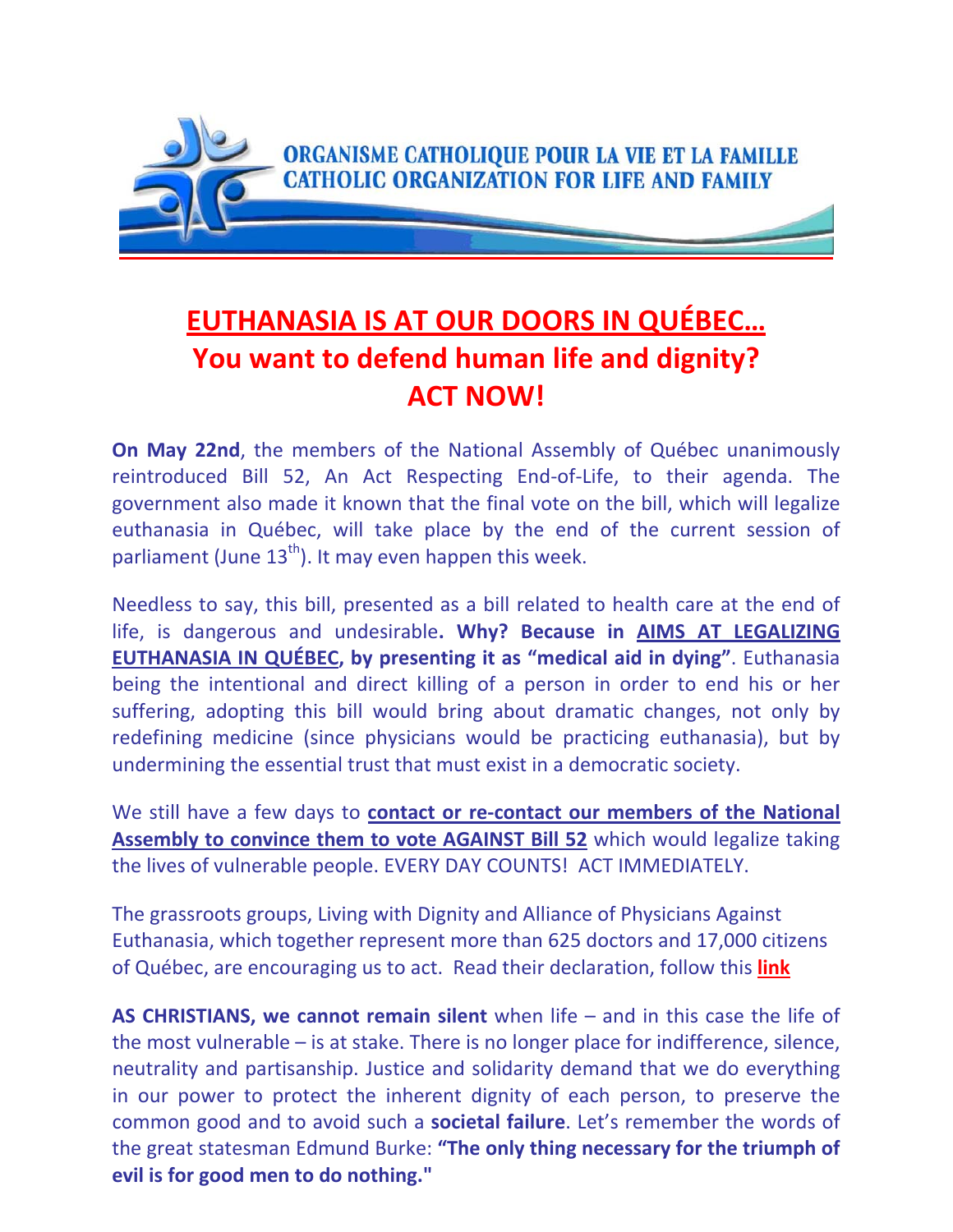The Catholic Organization for Life and Family [\(www.colf.ca](http://www.colf.ca/)) urges you **to contact or re‐contact your member of the National Assembly** as soon as possible (meeting, phone call or letter), to **intervene in the media** (short letters – no more than 400 words –, phone‐in radio talk shows, social media), and **to fast and pray. Share this email with all your contacts (family members, friends, fellow parishioners, members of movements, etc.).**

You will find the contact information for **your member of the N.A.: [HERE](http://www.assnat.qc.ca/en/deputes/index.html)**

You will find **your electoral division: [HERE](http://www.electionsquebec.qc.ca/english/provincial/electoral-map/find-your-electoral-division-2011.php)** 

## **FOR MORE INFORMATION:**

- **[1](http://eveques.qc.ca/documents/2014/AECQ-May13-2014.pdf)**. Assembly of Catholic Bishops of Québec **(four clicks:**  $\mathbf{1} \mathbf{2} \mathbf{3} \mathbf{4}$  $\mathbf{1} \mathbf{2} \mathbf{3} \mathbf{4}$  $\mathbf{1} \mathbf{2} \mathbf{3} \mathbf{4}$  $\mathbf{1} \mathbf{2} \mathbf{3} \mathbf{4}$  $\mathbf{1} \mathbf{2} \mathbf{3} \mathbf{4}$  $\mathbf{1} \mathbf{2} \mathbf{3} \mathbf{4}$  $\mathbf{1} \mathbf{2} \mathbf{3} \mathbf{4}$ **)**
- **[2](http://vivredignite.org/en/2013/09/brief-deposed-in-parliamentary-commission-and-press-briefing/)**. Living with Dignity network: **[blog](http://livingdignity.blogspot.ca/)** and **[Facebook](https://www.facebook.com/pages/Vivre-dans-la-Dignit%C3%A9-Living-with-Dignity/114237315342536)** + (three clicks:  $1 2 3$  $1 2 3$  $1 2 3$ )
- **3.** Alliance of Physicians against Euthanasia**: [blog](http://www.totalrefusal.blogspot.ca/p/the-physicians-alliance.html)**
- **4**. His Eminence Gérald‐Cyprien Cardinal Lacroix, Archbishop of Québec **(one [click](http://www.lapresse.ca/le-soleil/actualites/societe/201310/31/01-4705591-aide-medicale-a-mourir-mgr-lacroix-craint-les-derapages.php?utm_categorieinterne=trafficdrivers&utm_contenuinterne=cyberpresse_vous_suggere_4727861_article_POS3))**
- **5.** The Most Rev. Christian Lépine, Archbishop of Montréal **(two clicks: [1](http://diocesemontreal.org/en/news/news/special-topics/life-and-liberty/articles/fragility-and-value-of-life.html) – [2\)](http://diocesemontreal.org/en/news/news/special-topics/life-and-liberty/articles/the-death-of-a-human-being.html)**
- **6.** Catholic Organization for Life and Family **(one [click\)](http://www.ocvf.ca/index.php/en/life-issues/euthanasia-and-assisted-suicide)**

## **WRITING TO NEWSPAPERS (don't forget the social media and blogs!):**

- 1. Montreal Gazette: [letters@montrealgazette.com](mailto:letters@montrealgazette.com)
- 2. Journal de Montréal: [transmission@journalmtl.com](mailto:transmission@journalmtl.com)
- 3. Journal de Québec: [commentaires@journaldequebec.com](mailto:commentaires@journaldequebec.com)
- 4. La Presse: [debats@lapresse.ca](mailto:debats@lapresse.ca)
- 5. Journal La Tribune: [redaction@latribune.qc.ca](mailto:redaction@latribune.qc.ca)
- 6. Journal Le Devoir: [redaction@ledevoir.com](mailto:redaction@ledevoir.com)